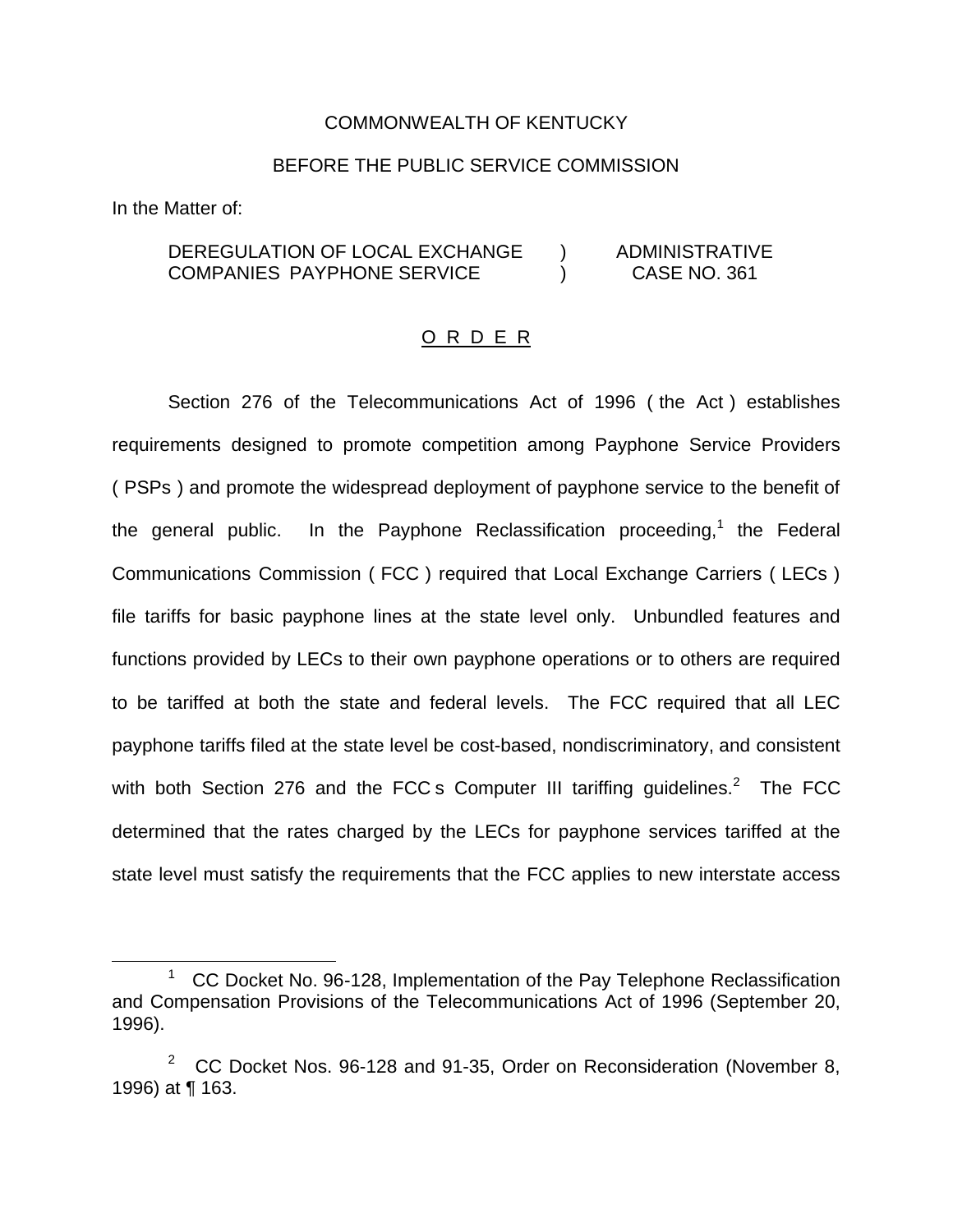services proposed by LECs subject to price cap regulation (the new services test).<sup>3</sup> The new services test is a cost-based methodology that establishes the direct cost of providing the new service as a price floor; a reasonable amount of overhead is then added to derive the overall price of the new service. The FCC stated that it would initially rely on the state commissions to ensure that the rates, terms and conditions applicable to the provision of basic payphone lines comply with the requirements of Section 276. The FCC determined that state commissions that are unable to review these tariffs could require LECs operating in their states to file these tariffs with the FCC. All LECs filed their respective tariffs with the Commission and the Commission approved these tariffs on an interim basis pending further review in this proceeding. $4$ 

On April 15, 1997, the Commission received a complaint from Coin Phone Management Company ( CPMC ) about the rates paid by PSPs to BellSouth Telecommunications, Inc. ( BellSouth ), GTE South Incorporated ( GTE ), and Cincinnati Bell Telephone Company ( CBT ). The Kentucky Payphone Association ( KPA ) joined this complaint. The petitioners argued that the rates contained in the tariffs of the respective companies do not meet the new services test as required by the FCC.

BellSouth states that the difference between the current rate and the sum of the long run incremental cost ( LRIC ) and the overhead allocation is a subsidy provided to basic exchange service.<sup>5</sup> However, BellSouth denies that this is the proper way for the

 $3$  Id. at  $\P$  163 and footnote 492.

<sup>4</sup> Order dated April 11, 1997.

<sup>5</sup> BellSouth Brief at 9.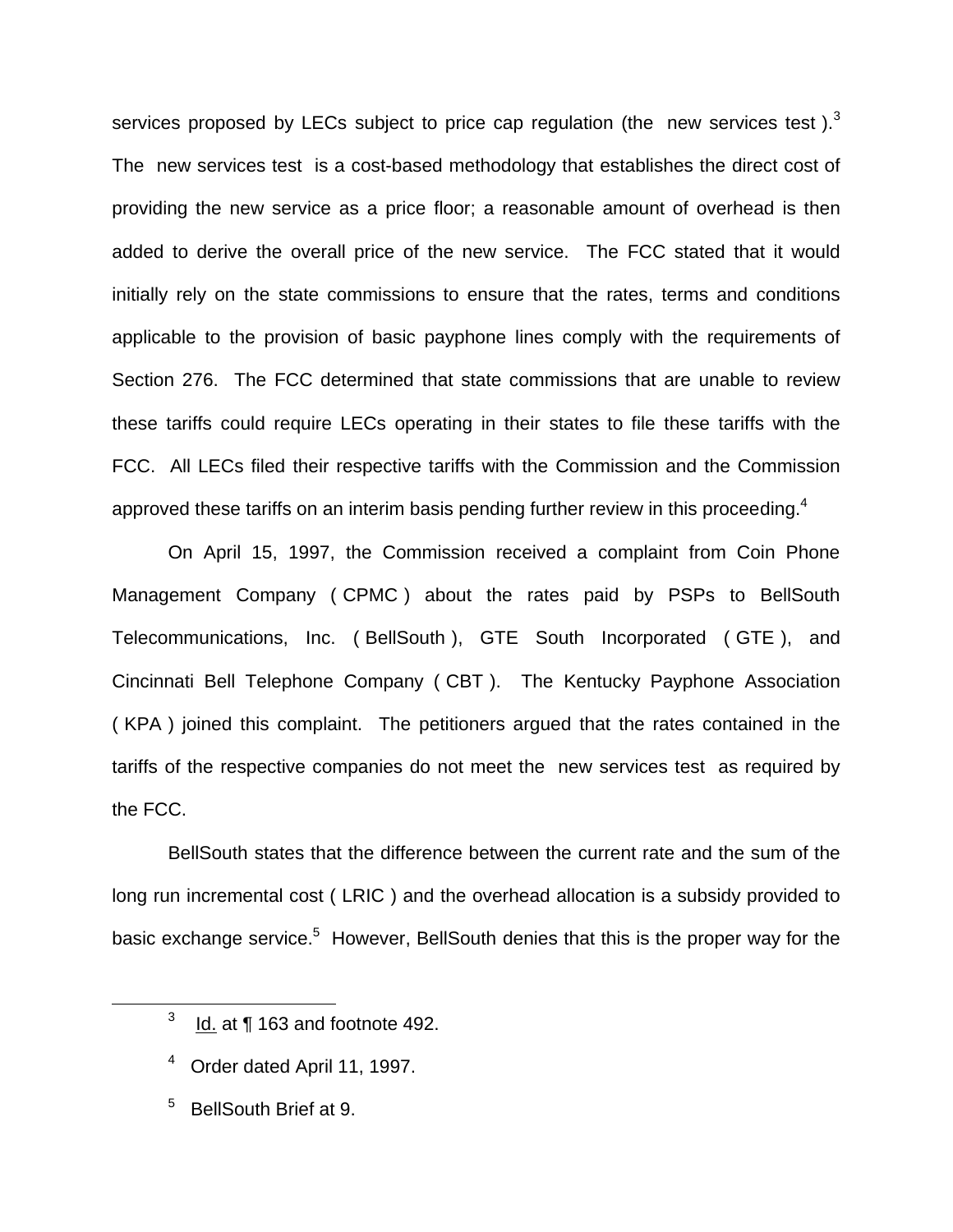Commission to apply the new services test. The purpose of the new services test and the Act is to remove subsidy from rates and make these subsidies explicit.

The companies filed cost studies to support their tariffs when filed in early 1997. The Commission and the parties examined the cost studies under protective agreements and exchanged information requests about the cost studies. All the parties submitted pre-filed testimony for the hearing. The Commission held a public hearing on these matters on February 12 and 13, 1998.

The study from BellSouth was detailed sufficiently to allow the Commission and the parties to analyze the study and make adjustments if necessary. The study filed by GTE is a summary of its cost study and the assumptions and underlying data were not provided. CBT likewise submitted a summary of its cost study and the underlying data has not been provided. The Commission concludes that because the derivation of the studies is somewhat unknown and because the parties and the Commission are not able to verify all of the facts within the studies, they will not be used by the Commission.

The Commission has completed the costing portion of its Universal Service docket.6 The Commission s Order established a cost of providing Universal Service for BellSouth, CBT, and GTE based on the HAI 5.0a Model.<sup>7</sup> The HAI 5.0a Model estimates the cost to provide service on a Total Service Long Run Incremental Cost ( TSLRIC ). The costs established by this model are not only useful for universal service cost determinations, but are applicable to the payphone area as well. Because GTE

<sup>6</sup> Administrative Case No. 360, An Inquiry Into Universal Service and Funding Issues, Order dated May 22,1998.

**Hatfield Associates Inc.**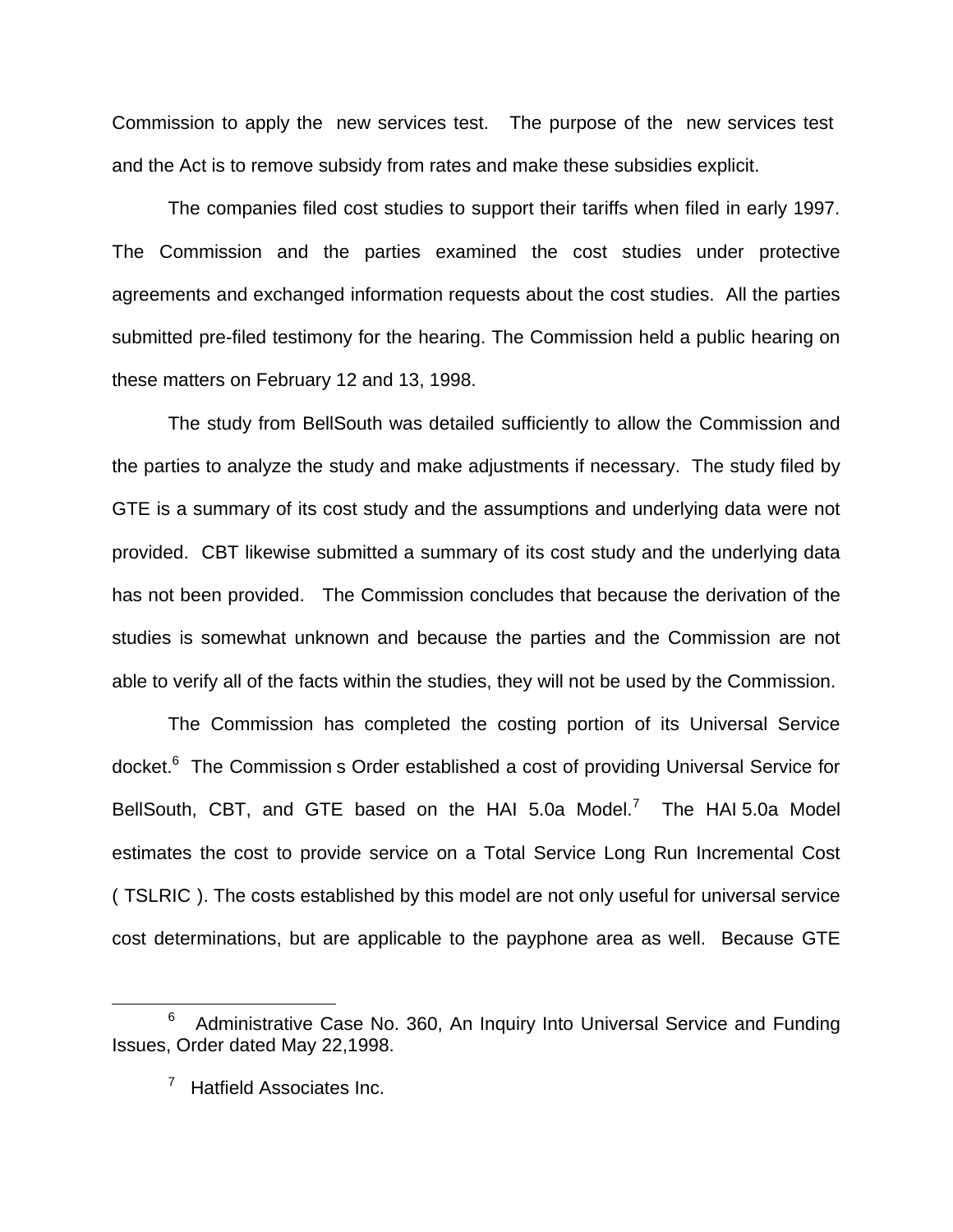and CBT have only supplied summary materials and not actual cost studies and underlying assumptions, the Commission will use the average cost per line for each company as established by the HAI 5.0a Model. As established by the HAI 5.0a Model, BellSouth s average statewide cost per line is \$28.83, CBT s average statewide cost per line is \$30.45, and GTE s average statewide cost per line is  $$33.49$ .<sup>8</sup> These costs include a reasonable share of all overheads and therefore meet the new services test. These costs will become the statewide rates for payphone access to dumb lines for each respective ILEC. The LECs also have tariffed rates for smart lines ; these lines provide functions and features of the switching equipment, whereas on a dumb line the payphone instrument provides the features and functions. The Commission will use a combination of the cost studies to determine the rates for smart lines, because the HAI model only provides cost estimates for general access lines without any special features. The cost studies submitted by the companies provide an incremental part for the smart lines, this will be added to the costs set out above to determine this rate. The resulting statewide rates for smart lines are \$37.41, \$38.04, and \$38.49 for BellSouth, CBT, and GTE, respectively.

The companies also filed tariffs for certain unbundled features and functions that relate to payphone service. The FCC required that these unbundled features and functions be tariffed at the state and federal level. The Commission finds that the tariffed rates approved by the FCC should also be approved on an intrastate basis. Any

 $8$  As calculated by the HAI 5.0a Model, the statewide average costs are determined by weighting the average monthly wirecenter costs per line by total lines. The GTE statewide rate was determined by weighting the combination of the aforementioned outputs for GTE and Contel.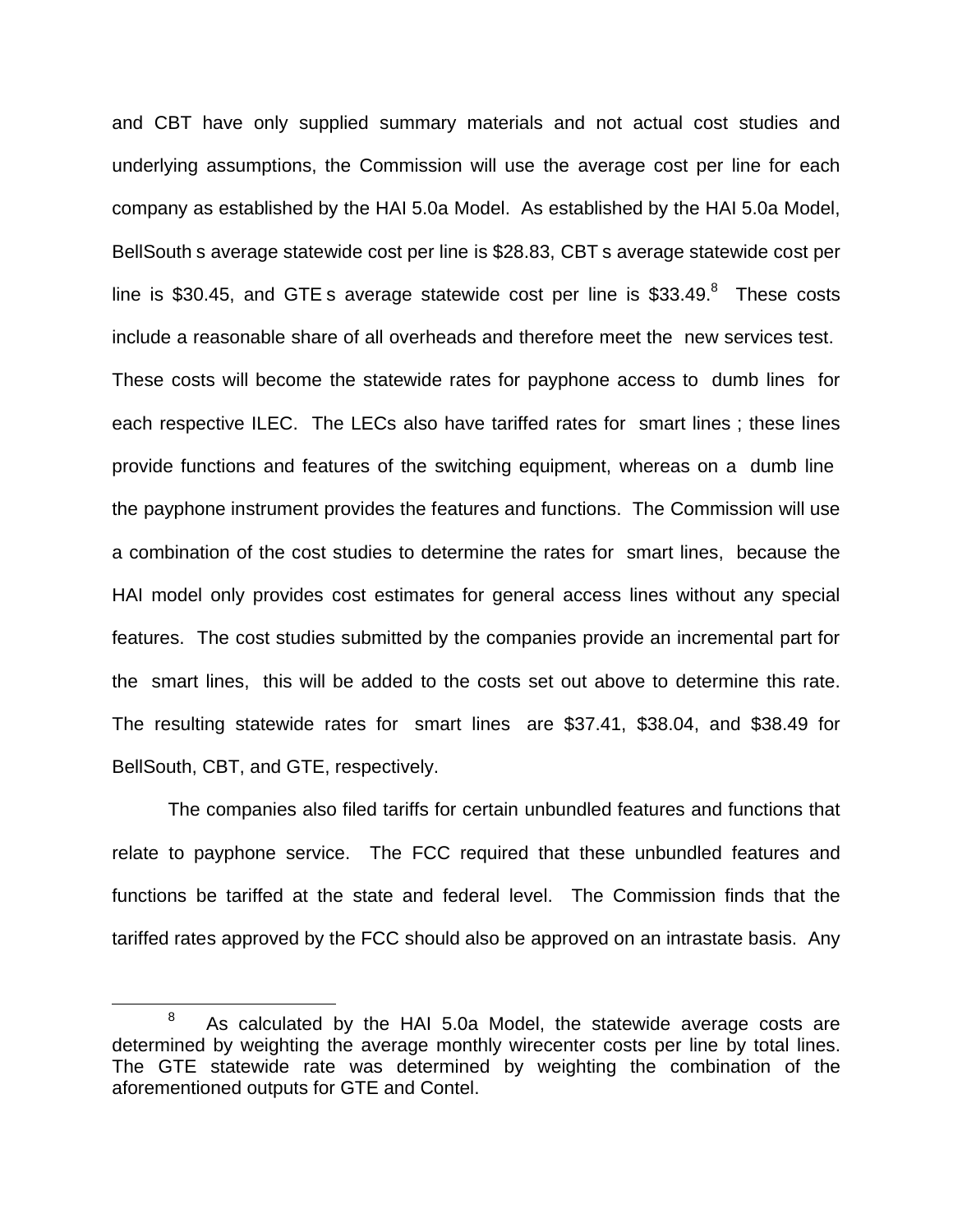rate for an unbundled payphone feature or function that is tariffed at a higher rate on an intrastate basis shall be reduced to the interstate level.

#### Public Interest Payphones

A public interest payphone can generally be defined as one that serves the public policy interests of health, safety and welfare in locations where there would not otherwise be payphones as a result of the operation of the market. $9$  Generally, public interest payphones are unlikely to be economically self-supporting.

The need for public interest payphones in Kentucky generally has been satisfied by 807 KAR 5:061 which required each ILEC to supply at least one coin phone per exchange. In the wake of the 1996 Act, the FCC has given to the states the responsibility of ensuring the existence of payphones that serve the public interest and the primary responsibility for administering and funding a public interest payphone program.10 The programs are required to be funded in a competitively neutral basis meaning that all PSPs should contribute to the maintenance of public interest payphones. LECs alone should not be responsible for bearing the cost of non-profitable payphones, to do so would put the LECs at a competitive disadvantage.

Support for a public interest payphone program, particularly in low-income areas where payphones may provide the basic means of communications for many of the areas residents, was provided by the Metro Human Needs Alliance ( MHNA ) representing low-income groups in Louisville and Jefferson County.<sup>11</sup> Although MHNA

<sup>9</sup> CC Docket 96-128 and 91-35, (September 20, 1996) at ¶ 277.

 $10$  Id. at ¶ 280.

 $11$  Id. at 27-32.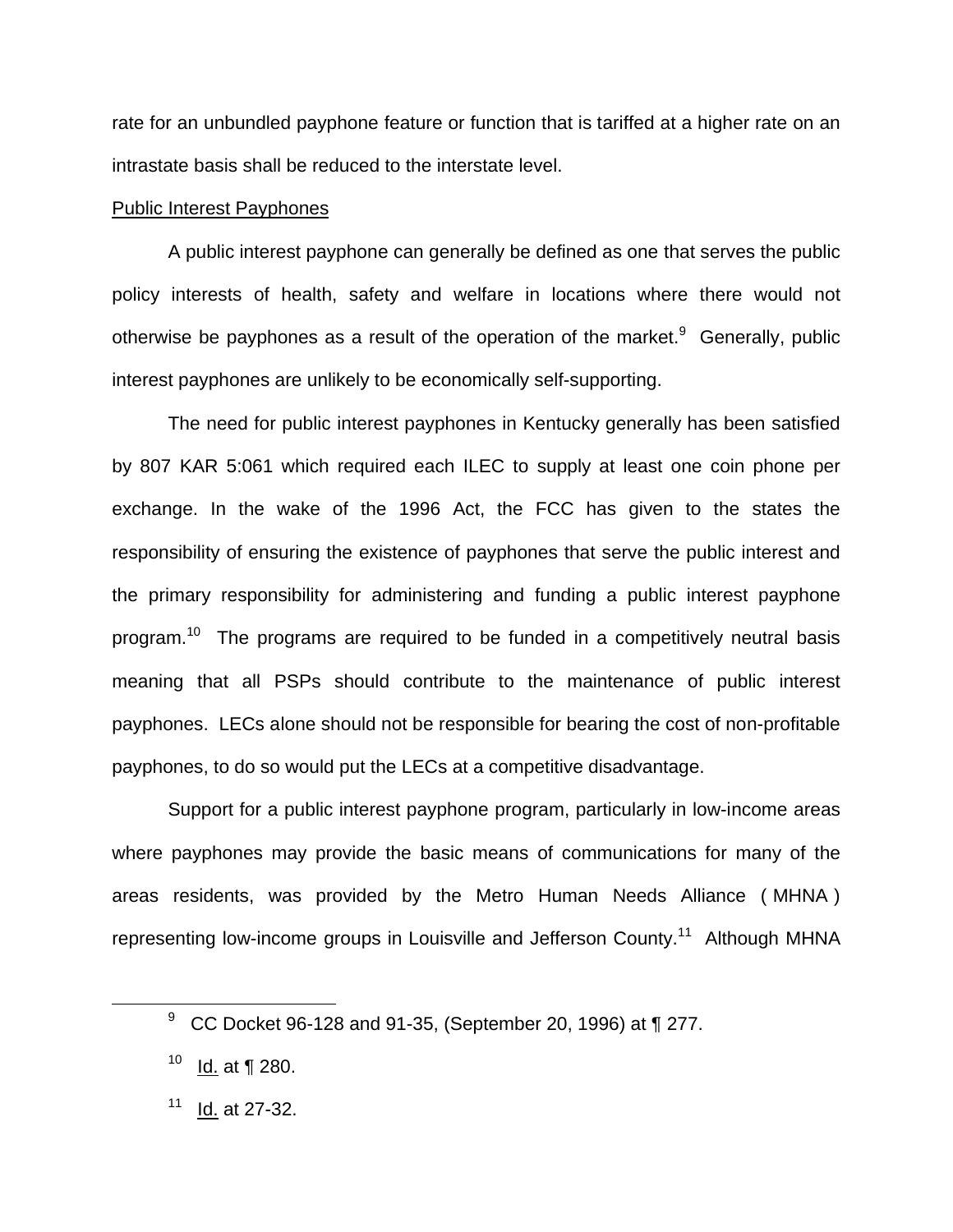was unable to quantify the exact needs relative to the number of public interest payphones required in low-income areas, MHNA stated it would welcome the opportunity to participate in a program to identify needy areas and to work on how public interest payphones would be paid for and maintained. BellSouth stated that the issues raised by MHNA are appropriately addressed in Administrative Case No. 360 and suggested that MHNA look for another forum to keep its issues alive, although it did provide a plan for dealing with the issue.

Finally, a witness for Coin Phone Management Company testified that requests for public interest payphones had been made, but the requests were not filled because there was no economic basis for placement in that specific location.<sup>12</sup>

The Commission is aware that payphones in low income and remote areas serve an important public interest, because in many cases they are the only means by which residents can reach emergency services, potential employers, public welfare agencies and family. Therefore, it is vitally interested in ensuring that adequate numbers of public interest payphones are available throughout Kentucky even where, under market conditions, no supplier of service is willing to place a phone. However, the Commission has received no complaint alleging that there are insufficient payphones in Kentucky. The Commission will defer any action on this issue until such time as an interested party demonstrates that payphone providers are not meeting the need for public interest payphones.

 $12$  Transcript of Evidence (TE), Vol. I at 100.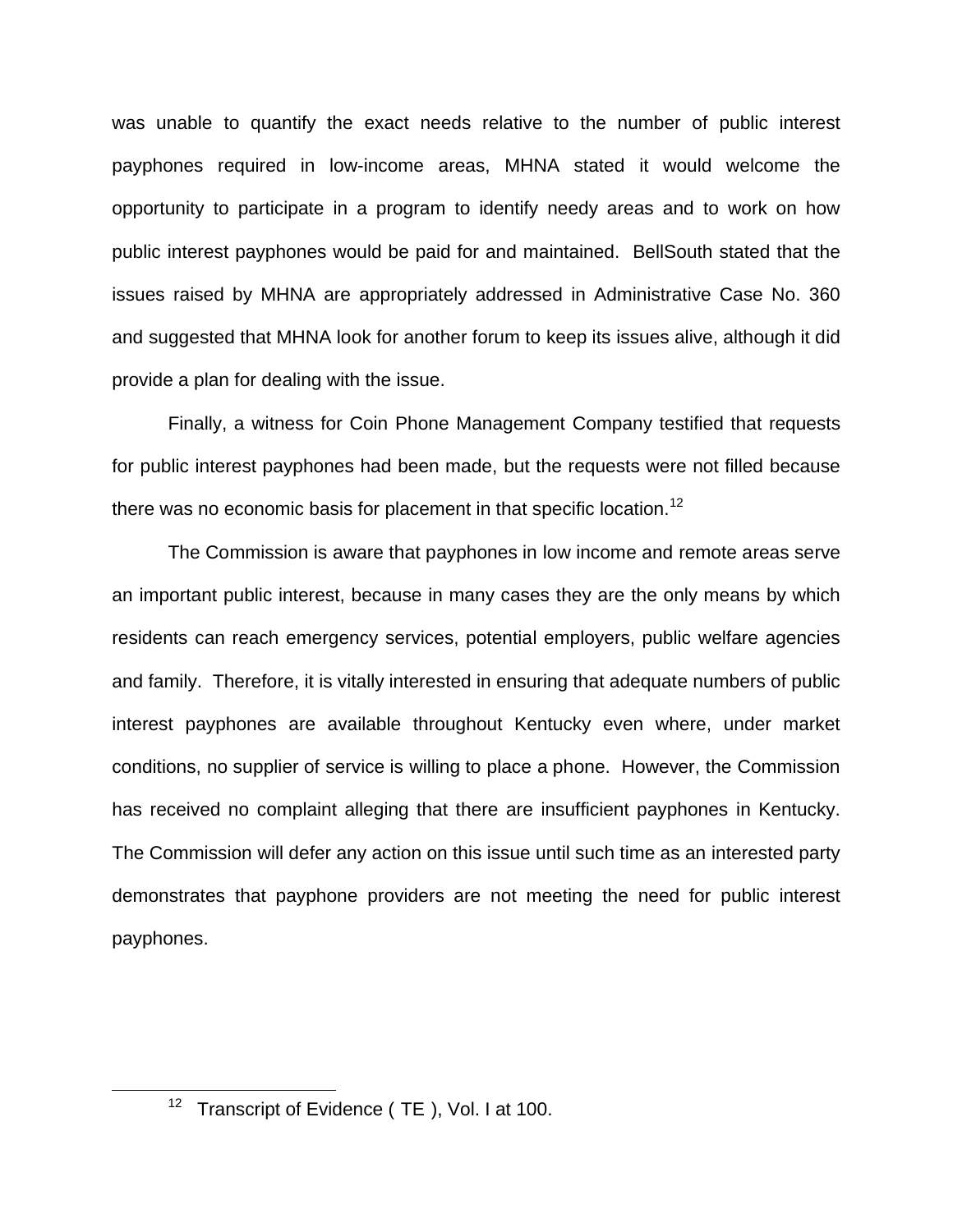## Refunds

The FCC s Order in the Payphone Reclassification proceeding dated April 15, 1997 granted a waiver of the FCC s requirement that effective intrastate tariffs for payphone service be in compliance with the federal guidelines, specifically that the tariffs comply with the new services test, as set forth by the FCC.<sup>13</sup> A LEC who seeks to rely on this waiver must reimburse its customers or provide credit from April 15, 1997 in situations where the newly tariffed rates when effective are lower than the existing tariffed rates.<sup>14</sup> BellSouth agreed that if the Commission changed the payphone rates, refunds will be made back to April 15, 1997.<sup>15</sup> The Commission s Order dated April 11, 1997 ruled that payphone tariffs filed in conjunction with this case were approved on an interim basis. This was done in order to meet the April 15, 1997 FCC deadline for effective payphone rates, thereby allowing LECs to participate in the interstate per call compensation plan for PSPs.

CPMC and KPA argue that BellSouth, CBT and GTE have not filed rates that satisfy the FCC s new services test and, thus, request that the LECs be required to reimburse them or provide a credit for the difference between what has been charged and the cost-based rates adopted by the Commission in this proceeding. The LECs argue that their rates satisfy the FCC s requirements, therefore no refunds or credits are required. The Commission has found herein that the cost-based rates are lower than

<sup>&</sup>lt;sup>13</sup> CC Docket No. 96-128, Implementation of the Pay Telephone Reclassification and Compensation Provisions of the Telecommunications Act of 1996 (April 15, 1997).

 $14$  Id. at ¶ 25.

 $15$  TE Vol. I at 52.